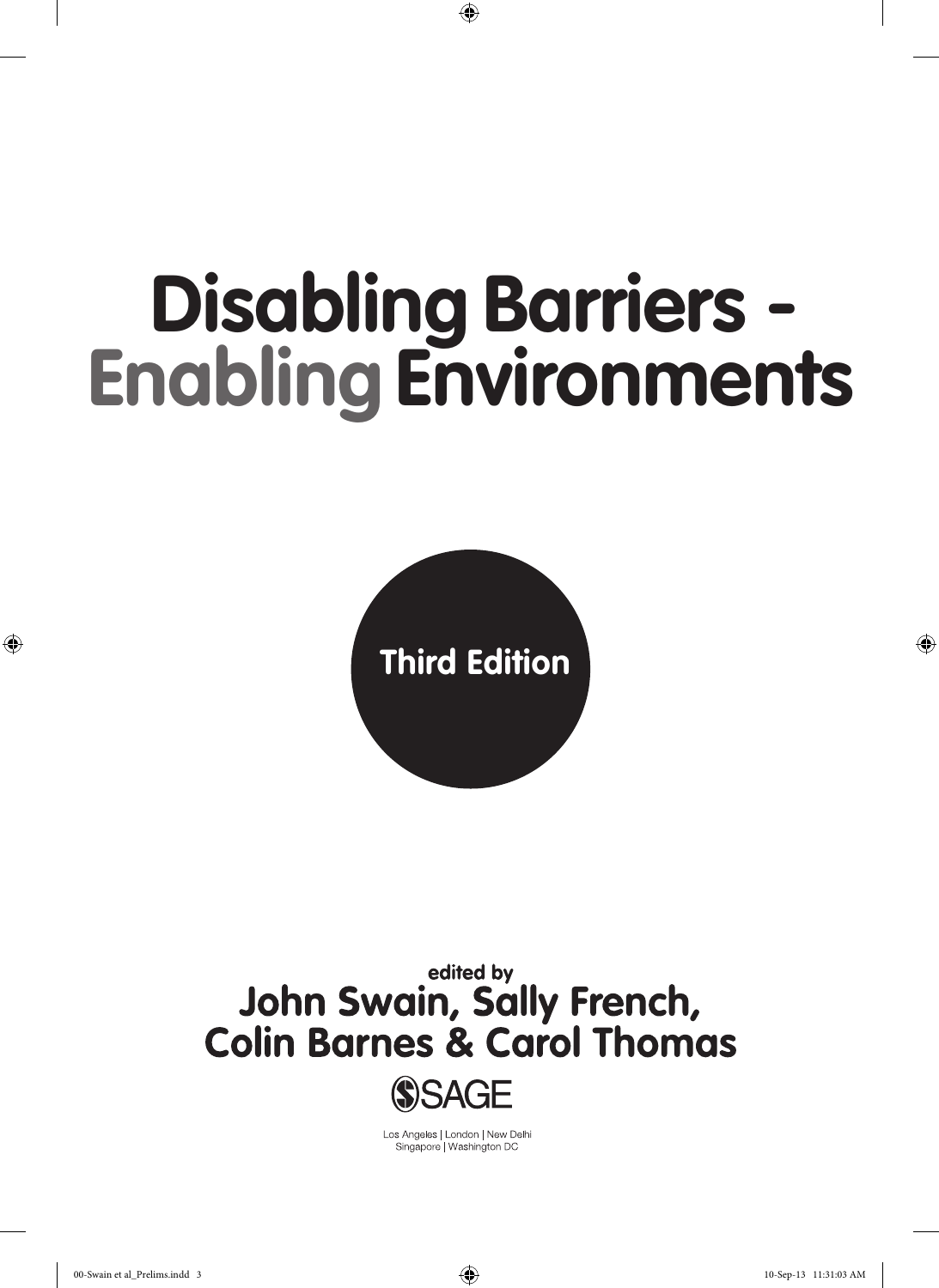

Los Angeles | London | New Delhi Singapore | Washington DC

SAGE Publications Ltd 1 Oliver's Yard 55 City Road London EC1Y 1SP

SAGE Publications Inc. 2455 Teller Road Thousand Oaks, California 91320

SAGE Publications India Pvt Ltd B 1/I 1 Mohan Cooperative Industrial Area Mathura Road New Delhi 110 044

SAGE Publications Asia-Pacific Pte Ltd 3 Church Street #10-04 Samsung Hub Singapore 049483

♠

Editor: Kate Wharton Assistant editor: Emma Milman Production editor: Katie Forsythe Copyeditor: Sharon Cawood Proofreader: Neil Sentance Indexer: Anne Fencott Marketing manager: Tamara Navaratnam Cover designer: Wendy Scott Typeset by: C&M Digitals (P) Ltd, Chennai, India Printed in India at Replika Press Pvt Ltd

Editorial arrangement and introduction © John Swain, Sally French, Colin Barnes and Carol Thomas 2014 Chapter 1 'A Critical Condition' © Paul Hunt 1966 Chapter 1 'The Helped/Helper Relationship' © Vic Finkelstein 1981 Chapter 2 © Carol Thomas 2014 Chapters 3 and 6 © Colin Barnes 2014 Chapter 4 © Colin Cameron 2014 Chapter 5 © Colin Goble 2014 Chapter 7 @ John Swain and Sally French 2014 Chapter 8 © Bill Hughes 2014 Chapters 9 and 18  $\overset{\sim}{\odot}$  Dan Goodley 2014 Chapters 10, 23 and 42  $\circ$  Alison Sheldon 2014 Chapter 11 © Steve Robertson sand Brett Smith 2014 Chapter 12 © Liz Crow 2014 Chapters 13 and 33 © Donna Reeve 2014 Chapter 14 © Mark Priestley 2014 Chapter 15 © Robert Williams-Findlay 2014 Chapter 16 © Alison Wilde 2014 Chapter 17 © Yasmin Hussain 2014 Chapter 19 © Selina Bonnie 2014

⊕

First edition published 1992, reprinted in 2002 and 2003. Second edition published 2004, reprinted in 2007, 2008, 2009, 2010 and 2011. This edition first published 2014

Chapter 20 © Dawn Benson and

Chapter 21 © John M. Davis 2014 Chapter 22 © Laura Hemingway

Chapter 25 © Michele Moore 2014 Chapter 26 © Sally French 2014 Chapter 27 © Hannah Morgan

Chapter 24  $$\odot$  Alan Hewitt and$ Carole Pound 2014

Chapter 28 © Donna Marie Brown, Pauline Gertig, Maureen Gillman, Joyce Anderson, Cathy Clarke and Simon Powell 2014 Chapter 29 © Brett Smith and Anthony Papathomas 2014 Chapter 30 © Ann Macfarlane

Chapter 31 © Alan Roulstone

Chapter 32 @ Sarah Woodin 2014 Chapter 34 © Peter Beresford

Chapter 35 @ Maria Berghs 2014 Chapter 36 © Sally French and

⊕

Chapter 37 © Rob Imrie 2014 Chapter 38 © Alice Maynard 2014 Chapter 39 @ Bill Ahmer 2014 Chapter 40 © Pam Thomas 2014 Chapter 41  $\odot$  Marcia Rioux and

Sarah Keyes 2014

2014

2014

2014

2014

2014

John Swain 2014

Bonita Heath 2014

Apart from any fair dealing for the purposes of research or private study, or criticism or review, as permitted under the Copyright, Designs and Patents Act, 1988, this publication may be reproduced, stored or transmitted in any form, or by any means, only with the prior permission in writing of the publishers, or in the case of reprographic reproduction, in accordance with the terms of licences issued by the Copyright Licensing Agency. Enquiries concerning reproduction outside those terms should be sent to the publishers.

#### **Library of Congress Control Number: 2013934995**

#### **British Library Cataloguing in Publication data**

A catalogue record for this book is available from the British Library

ISBN 978-1-4462-5898-9 ISBN 978-1-4462-5899-6 (pbk)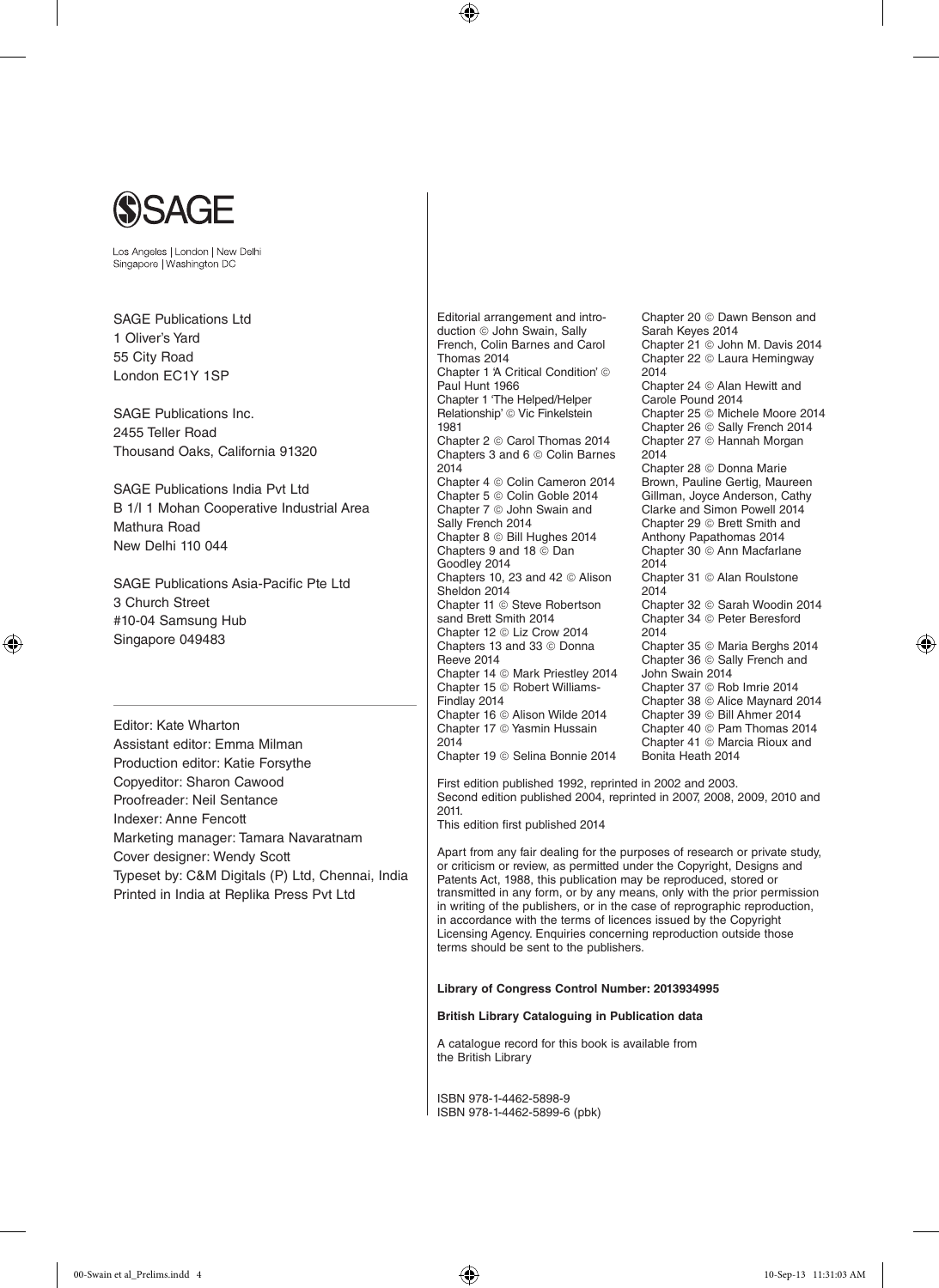## **An Historical Overview**

**1**

⊕

The following abridged chapters by Paul Hunt and Vic Finkelstein aim to give an historical perspective to the field of disability studies. Both of these authors were leading figures within this field and have contributed to it hugely.

#### A Critical Condition

Paul Hunt

⊕

(Hunt, P. (1966) 'A critical condition', in P. Hunt (ed.), *Stigma: The Experience of Disability*. London: Geoffrey Chapman. Abridged by Sally French.)

All my adult life has been spent in institutions amongst people who, like myself, have severe physical disabilities. So naturally this personal experience forms a background to the views on disability that follow. But apart from the obvious value of writing from my own direct knowledge, it is also true that the situation of 'the young chronic sick' (as we are officially and rather unpleasantly termed) highlights that disabilities like ours, which often prohibit any attempt at normal living in society, almost force one to consider the basic issues, not only coping with a handicap, but with life itself.

I want to look at this special situation largely in terms of our relations with others, our place in society. This is essentially related to the personal aspect of coping with disablement since the problem of disability lies not only in the impairment of function and its effects on us individually, but also, more importantly, in the area of our relationship with 'normal' people. If everyone were disabled as we are, there would be no special situation to consider.

I think the distinguishing mark of disabled people's special position is that they tend to 'challenge' in their relations with ordinary society. The challenge takes five main forms: as *unfortunate, useless, different, oppressed and sick*. All of these are only facets of one situation, but here it seems worth taking each in turn.

The first way we challenge others is by being unfortunate. We do not enjoy many of the 'goods' that people in our society are accustomed to. The opportunity for marriage and having children, authority at home and at work, the chance to earn money, independence and freedom of movement, a house and a car – these things, and plenty more, may be denied us.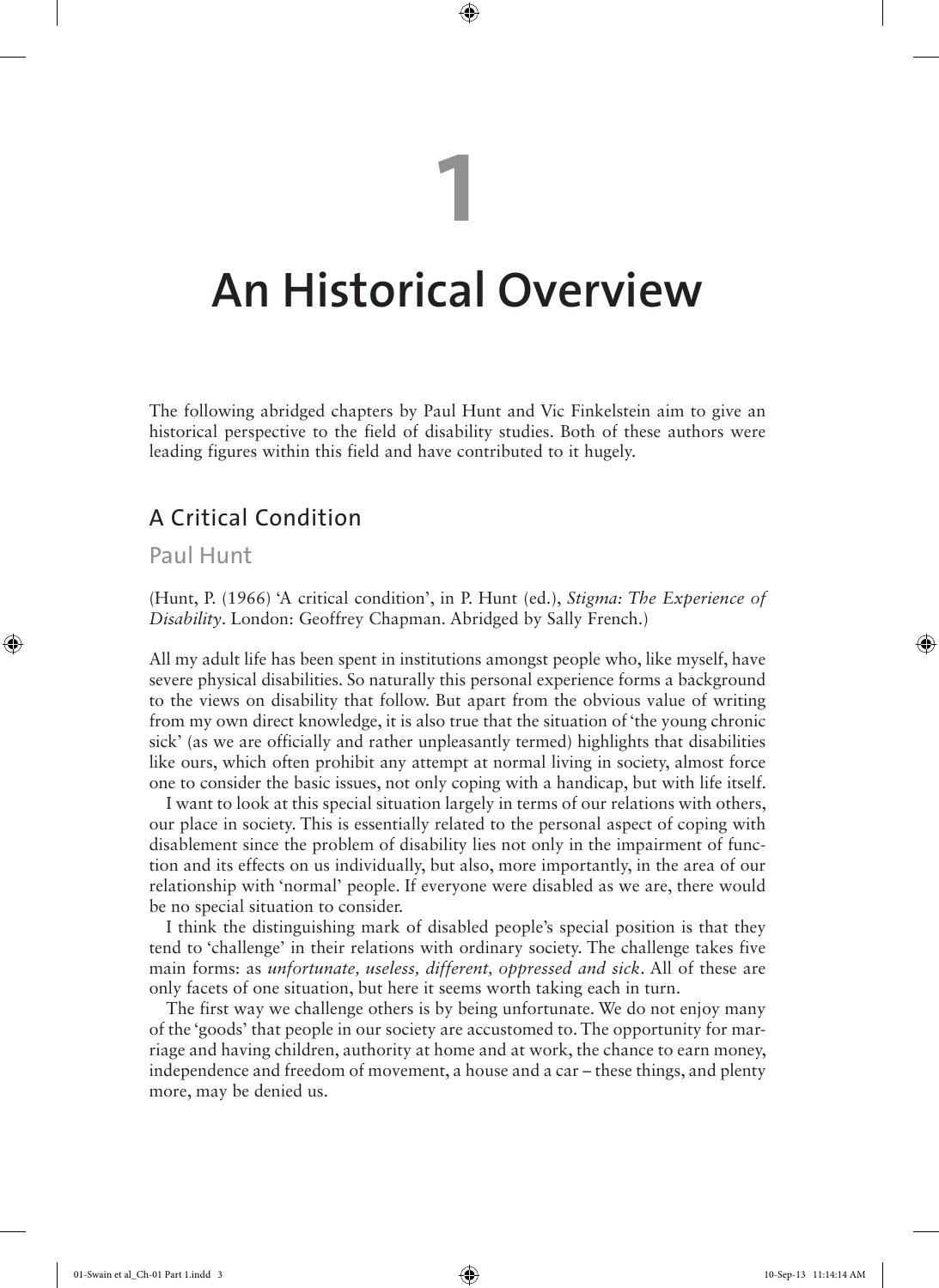⊕

But set against this common-sense attitude is another fact, a strange one. In my experience, even the most severely disabled people retain an ineradicable conviction that they are still fully human in all that is ultimately necessary. This becomes fully operational when those with severe disabilities live full and happy lives in defiance of the usual expectations. It is they who present the most effective challenge to society.

When confronted with someone who is evidently coping with tragic circumstances, able-bodied people tend to deny the reality of the adjustment. The disabled person is simply making the best of a bad job, putting a good face on it. But when it becomes obvious that there is also a genuine happiness, another defensive attitude is taken up. The 'unfortunate' person is assumed to have wonderful and exceptional courage. This devalues other disabled people by implication, and leaves the fit person still with his original view that disablement is really utterly tragic. Such reactions appear to be caused by the need to safeguard a particular scale of values, where someone's sense of security depends on this being maintained. So if those of us who are disabled live as fully as we can, we can communicate to others an awareness that the value of the human person transcends his social status, attributes or possessions or his lack of them.

A second aspect of our special position in society is that we are often *useless*, unable to contribute to the economic good of the community. As such, again, we cannot help posing questions about values, about what a person is, what he is for, about whether work is the most important contribution anyone can make to society. Obviously, we who are disabled are deeply affected by the assumptions of our uselessness that surround us. But it is vital that we should not accept this devaluation of ourselves. We do not have to prove anything. We can act as a symbol for the preeminent claims of non-utilitarian values, a visible challenge to anyone who treats his job as a final end in itself. Those who lead active lives are perhaps especially inclined to ignore man's need to accept passivity in relation to so many facets beyond his control. They may need reminding sometimes of our finiteness, our feminine side in the hands of fate or providence. We are well placed to do this job at least.

The next challenging characteristic of the disabled is that we are *different*, abnormal, marked out as members of a minority group. Normality is often put forward as the goal for people with handicaps. But it is doubtful if this is what we should really fix our sights on. If it means simply trying to be like the majority, then it is hardly a good enough ideal at which to aim. People need something more than this to work towards if they are to contribute to society and grow in maturity.

We face more obviously than most the universal problem of coming to terms with the fact of man's individuality and loneliness. The disabled person's 'strangeness' can manifest and symbolise all differences between human beings and demonstrate the unimportance of these differences compared to what we have in common.

The fourth challenging aspect of our situation follows inevitably from our being different. Disabled people often meet prejudice which expresses itself in discrimination and even oppression. Whatever we do people put it down to our being disabled. You may produce the most logical and persuasive arguments only to have them dismissed as products of our disability. The frustrating thing is that there is no appeal against this. If you point out what is happening you are assured it isn't, that you are imagining a prejudice that does not exist. And immediately you know you are

⊕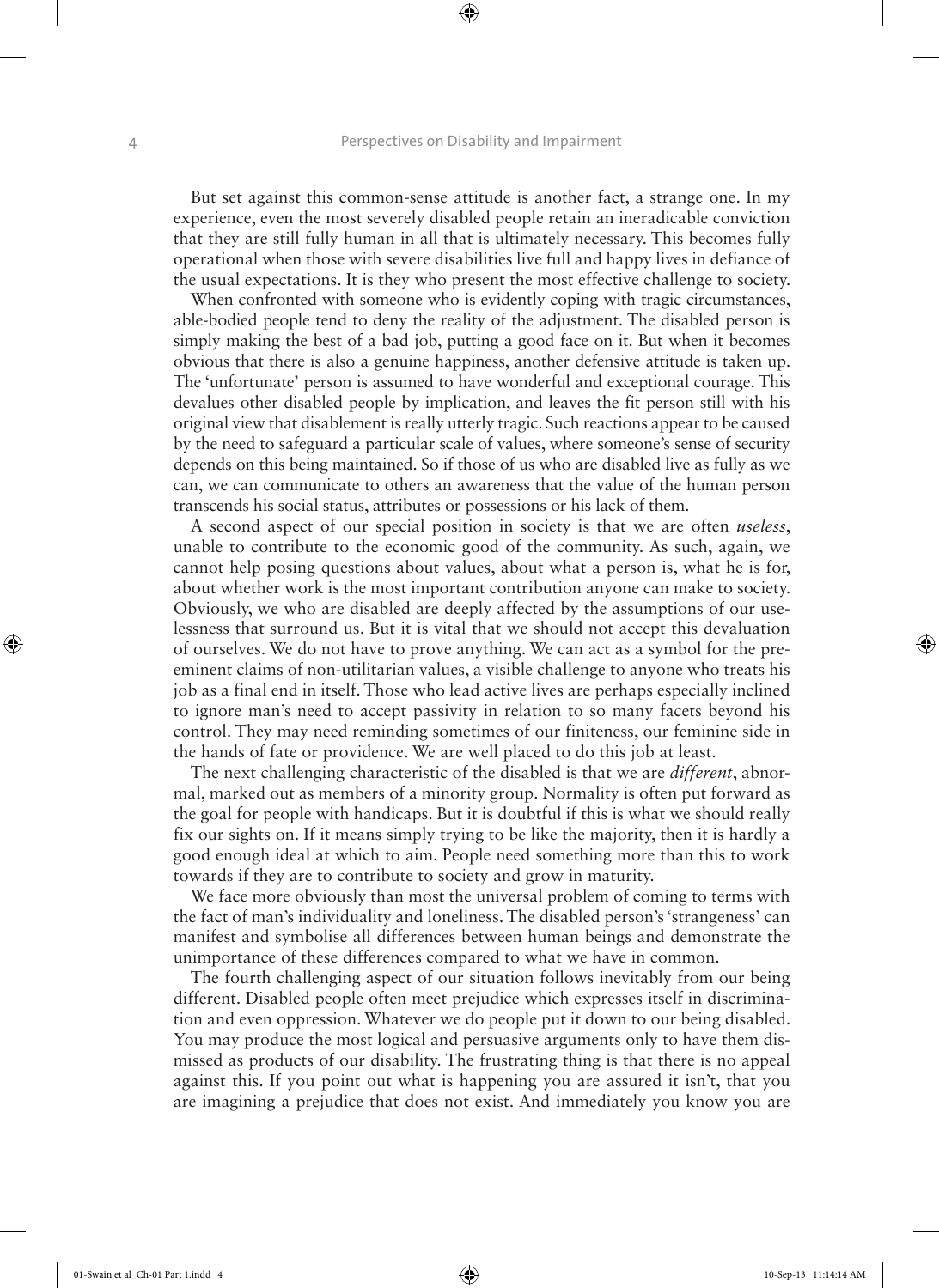#### An Historical Overview 5

⊕

branded again as being unrealistic and impossibly subjective. So many people take it for granted that what you say can be explained by a crude theory of compensation. And they tell themselves that you can't really help having these ideas, poor thing.

In the hospitals and homes I have lived in one rarely sees any physical cruelty. But there are administrators and matrons who have had people removed on slight pretexts, who try to break up ordinary friendships if they don't approve of them. There are staff who bully those who cannot complain, who dictate what clothes people should wear, who switch the television off in the middle of a programme, and will take away 'privileges' (like getting up for the day) when they choose. Then there are the visitors who automatically assume an authority over us and interfere without regard for our wishes. In the wider community employers turn away qualified and competent workers simply because they are disabled. Restaurants and clubs give excuses for refusing our custom. Landladies reject disabled lodgers. Parents and relations fight the marriage of a cripple into their family.

The last aspect of our challenge to society as disabled people is that we are sick, suffering, diseased, in pain. For the able-bodied, normal world we are representatives of many of the things they most fear – tragedy, loss, dark and the unknown. Contact with us throws up in people's faces the fact of sickness and death in the world. People do not want to acknowledge what disability affirms – that life is tragic and that we shall all soon be dead. Closely associated with death and dark is the idea of an evil body and mind and a warped personality. Disabled people find that the common assumption of good health often carries with it undertones of a moral failure on our part. 'If only you had enough will-power ...'. Sometimes people are trying to reassure themselves that they are 'saved', justified, in a state of grace – a satisfaction got from their 'good' selves juxtaposed with the 'unclean', the untouchables, who provide them with an assurance that they are all right, on the right side. Such attitudes, whether in ourselves or others, have to be rooted out.

Nowadays many disabled people will have nothing to do with resignation as it used to be understood. Now we reject any view of ourselves as being lucky to be allowed to live. We reject too all the myths and superstitions that have surrounded us in the past. We are challenging society to take account of us, to listen to what we have to say, to acknowledge us as an integral part of society itself. We do not want ourselves, or anyone else, treated as second-class citizens and put away out of sight and mind. Many of us are just beginning to *refuse* to be put away, to insist that we are part of life.

#### Disability and the Helper Helped Relationship: An Historical View

Vic Finkelstein

(Finkelstein, V. (1981) 'Disability and the helper helped relationship: an historical view', in A. Brechin, P. Liddiard and J. Swain (eds), *Handicap in a Social World*. Sevenoaks: Hodder and Stoughton. Abridged by Sally French.)

⊕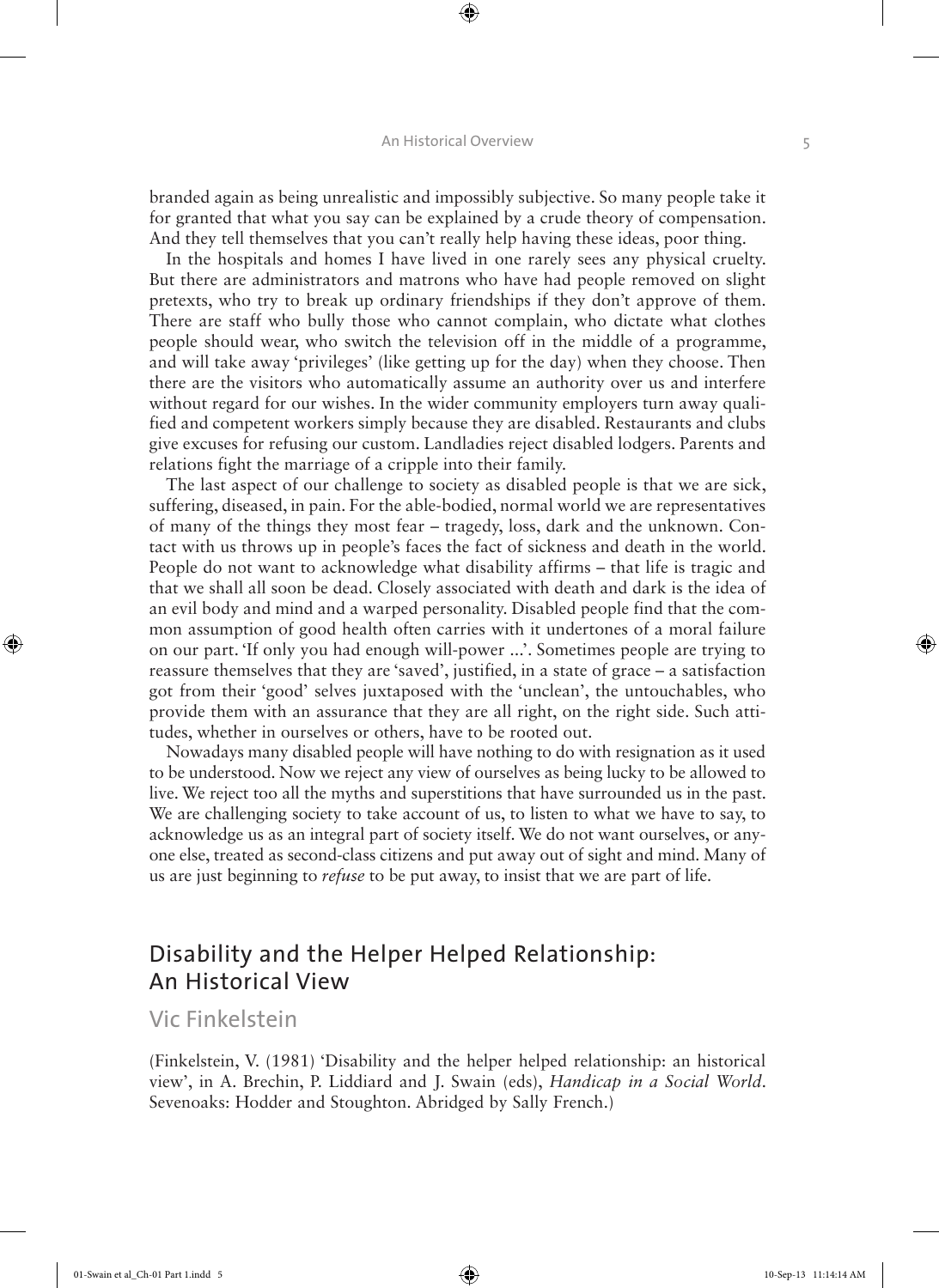⊕

In this short essay attempts have been made to draw attention to a long neglected area of study: the historical origins of the relationship between disabled people and those who may work with them in a helping role. For convenience the discussion is centred around the disablement of those who have physical impairments although it applies equally to all disabled people. It is hoped that this essay will encourage practitioners to take a more positive attitude towards supporting physically impaired people.

There can be no doubt that over the last two decades there has been a radical improvement in the situation of disabled people in the United Kingdom. Twenty years ago few disabled people were to be seen in public. Probably the most significant measure of this changing and improving situation is the number of physically impaired people who have come forward to express their views and describe their *problems*. It is this trend which is particularly significant in the history of disability and in the relationship between helpers and helped.

Traditionally disabled people have been viewed as passive, unable to cope with normal social relations and dependent on others. The professions came into being with this assumption. 'Disabled people cannot do things' goes the idea 'and therefore we intervene to help'. Central to this idea is the notion that disabled people possess the 'problems'.

Now as disabled people have become more active in defining the 'problem' the traditional helper/helped relationship has come under strain. The suggestion is that in addition to their physical problems disabled people are placed in an oppressive relation to able-bodied people. This is particularly so when as a result of physical impairment they are assumed to be socially passive, inadequate and helpless. Since some of these assumptions underlie the evolution of the professions it has become imperative that traditional restrictive professional practice give way to a new helper/ helped relationship. To do this it is necessary to take another look at the assumptions handed down to us by history and, until recently, only interpreted through the eyes of active able-bodied helpers.

#### Phase 1

It is convenient to take our starting point with the emergence of the British capitalist system. In its earliest period, prior to the Industrial Revolution, the population was overwhelmingly rural with production essentially agricultural with limited craft production. In these conditions 'cripples' can be assumed to have lived not very differently to the cripples under feudalism. In the small communities of early capitalism everyone knew each other and had a relatively fixed social status with its attendant family and social obligations. Those who survived severe physical impairments would have lived as cripples within their communities. It is this proximity between able-bodied and disabled people which explains the ease with which writers could include crippled characters within the literature when writing about the common people. Conditions of life were extremely harsh for cripples, but in a context where life was harsh for all the common people.

⊕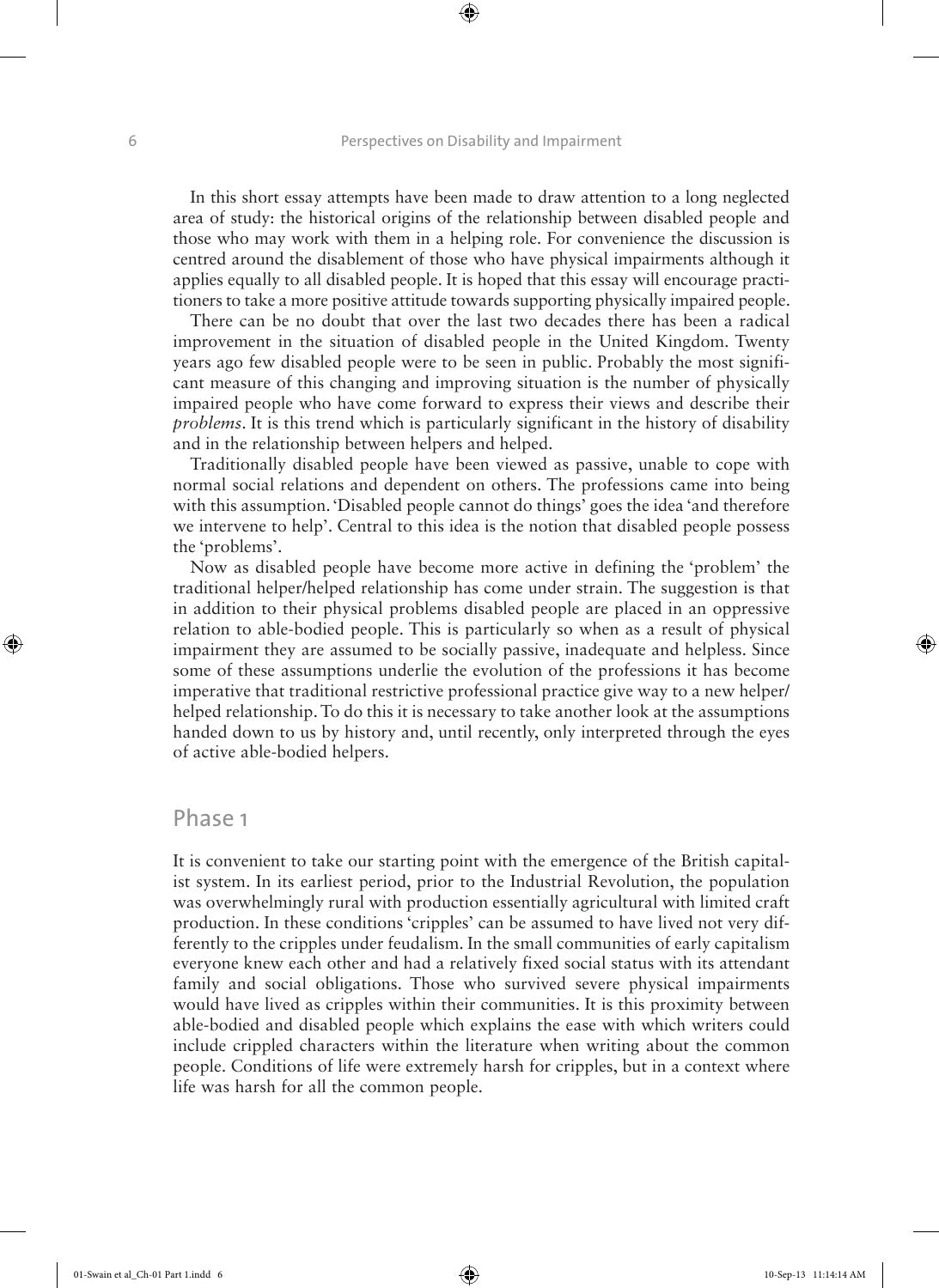#### An Historical Overview 7

⊕

Apart from performing domestic duties for their families cripples unable to perform agricultural work could have supplemented the family income by spinning and weaving. The work was carried out in their home and cripples had no need to seek employment beyond the family. However, the rural population was being increasingly pressed by the new capitalist market forces and when families could no longer cope the crippled members would have been most vulnerable and liable to turn to begging and church protection in special poor houses. Market forces soon favoured machinery which was more efficient and able to produce cheaper more plentiful woven material. Those working larger looms would more likely survive and cripples would have had greater difficulty working such equipment.

The physically impaired people living in early capitalism were just as crippled by capitalist production as they were by the physical condition of their bodies. It took the Industrial Revolution to give the machinery of production the decisive push which removed crippled people from social intercourse and transformed them into disabled people.

#### Phase 2

⊕

By the late eighteenth century, highly complex mechanical devices were in use. The size of the equipment necessitated special buildings and the increasing need for workers to travel to their place of employment. At this time, the manufacture of machinery became an important economic development. Machines were for use by average human beings and workers could not have any impairment which would prevent him or her from operating the machine. Thus production for profit undermined the position of physically impaired people within the family and the community.

Unemployed workers mingled with unemployable disabled people in the growing towns. The need to control population mobility became necessary as well as the need to control civil discontent among those out of work. So it was that the next step was taken and civil authorities began building special secure places for disabled people and others who had no permanent home or source of income, and staffed these places with wardens and attendants.

In a climate of great productive activity those who did not work were regarded with abhorrence and held to be responsible for their poverty and afflictions. But the work ethic made it necessary to distinguish between those who were able-bodied but did not work and those who were physically impaired. The latter were to be accepted as rightful recipients of charity and the former as indolent wasters to be hounded and punished for their sins. Thus the final segregation process occurred which set disabled people apart from all others. Even in unemployability physically impaired people were to be removed from their fellow citizens. By the end of the 1880s and into the twentieth century it had come to be accepted that disabled people ought to be 'protected' by being placed in large institutions or, when families refused to abandon their members, to be hidden out of sight. The only source of income for